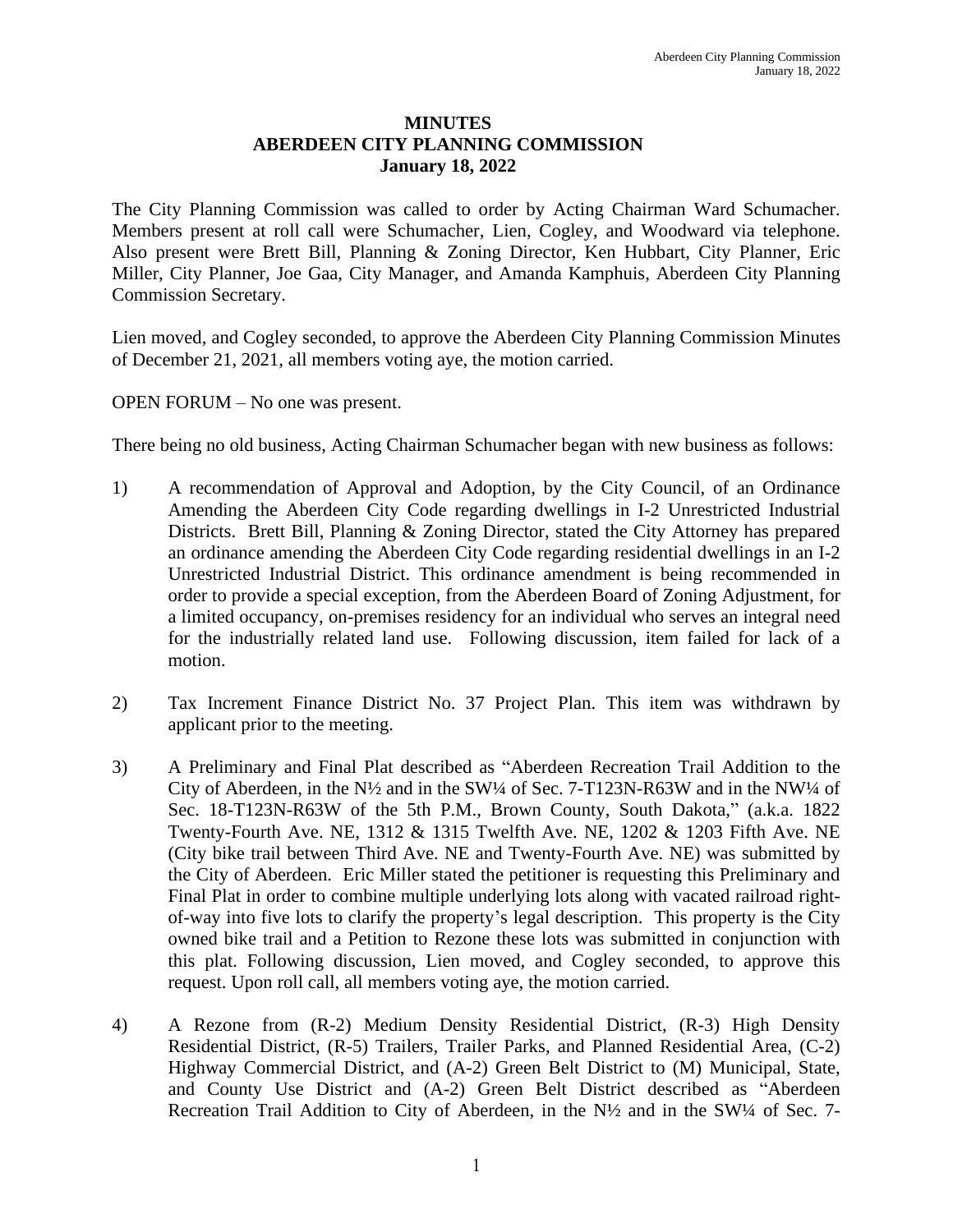T123N-R63W and in the NW¼ of Sec. 18-T123N-R63W of the 5th P.M., Brown County, South Dakota," (a.k.a. 1822 Twenty-Fourth Ave. NE, 1312 & 1315 Twelfth Ave. NE, 1202 & 1203 Fifth Ave. NE (City bike trail between Third Ave. NE and Twenty-Fourth Ave. NE) was submitted by the City of Aberdeen. Eric Miller stated the petitioner is requesting this Petition to Rezone in order to eliminate the split zoning of this property. Following discussion, Cogley moved, and Lien seconded, to approve this request. Upon roll call, all members voting aye, the motion carried.

- 5) A Petition to Vacate Public R.O.W. described as "Lawson Street North Public R.O.W. adjacent to Lots 1-12, Block 1, Halstead's First Subdivision, Merton Street North Public R.O.W. adjacent to Lots 1-4, Block 2 and Block 5, Halstead's First Subdivision, and McCoy Street North Public R.O.W. adjacent to Lots 1-12, Block 3, and Twelfth Ave. NE Public R.O.W. adjacent to Lots 1-3, Block 4, Lots 12, Block 1, and Lot 12, Block 3, Halstead's First Subdivision in Aberdeen, in the SE¼ of Sec. 7-T123N-R63W of the 5th P.M., Brown County, South Dakota," (a.k.a. Between 1400 block of Fifteenth Ave. NE and Twelfth Ave. NE) was submitted by Reif Project Services, LLC. Eric Miller stated the petitioner is submitting this Petition to Vacate all of the right-of-way within a previously platted subdivision, that was never developed, with the intention of replatting the property for future residential development. A new plat of this property was submitted in conjunction with this Petition to Vacate the right-of-way. Following discussion, Cogley moved, Lien seconded, to approve this request. Upon roll call, all members voting aye, the motion carried.
- 6) A Preliminary and Final Plat described as "Pine Haven Estates Subdivision to the City of Aberdeen, in the S½ of Sec. 7-T123N-R63W of the 5th P.M., Brown County, South Dakota," (a.k.a. Between 1400 block of Fifteenth Ave. NE and Twelfth Ave. NE) was submitted by Reif Project Services, LLC. Eric Miller stated the petitioner is requesting this Preliminary and Final Plat in order to vacate an existing, undeveloped, subdivision and incorporate the newly vacated R.O.W. to create a new subdivision that will be more conducive to development. This subdivision will contain 31 lots for single-family residences. All of the proposed lots conform to current subdivision regulations. Following discussion, Lien moved, and Cogley seconded, to approve with the stipulation that the petitioner submits a Petition to Rezone the lots along the west, south, and east boundaries of this subdivision to eliminate the split zoning resulting from this plat and vacating the adjacent R.O.W. Upon roll call, all members voting aye, the motion carried.
- 7) A Rezone from (R-2) Medium Density Residential District to (M) Municipal, State, and County Use District described as "Lot 2, Randall First Subdivision and Lots 6&7, Block 1, Normal Addition to Aberdeen, in the SE¼ of Sec. 24-T123N-R64W of the 5th P.M., Brown County, South Dakota," (a.k.a. 1516, 1522 & 1526 Herret Street S.) was submitted by Northern State University. Eric Miller stated the petitioner is requesting this Petition to Rezone in order to bring the property into a district that would allow for a variety of uses associated with a State University. Following discussion, Cogley moved, and Lien seconded, to approve this request. Upon roll call, all members voting aye, the motion carried.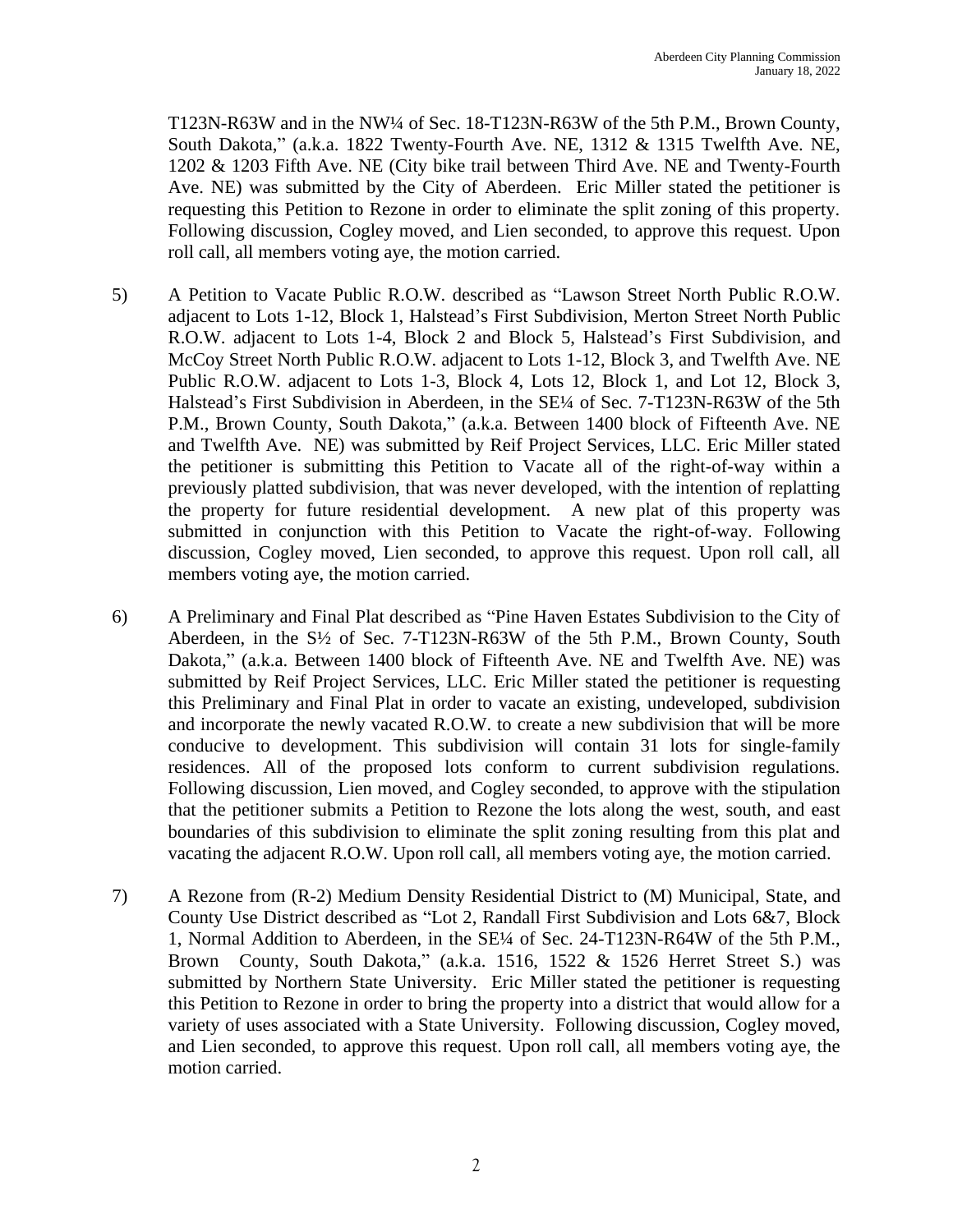- 8) A Rezone from (R-2) Medium Density Residential District to (M) Municipal, State, and County Use District described as "Lots 1&2, and the North 3' of Lot 3, Subdivision of the North 421.7' of Block 9, Simmon's First Addition to Aberdeen, in the SW¼ of Sec. 24-T123N-R64W of the 5th P.M., Brown County, South Dakota," (a.k.a. 1217 & 1219 Lincoln Street S) was submitted by Northern State University. Eric Miller stated the petitioner is requesting this Petition to Rezone in order to bring the property into a district that would allow for a variety of uses associated with a State University. Following discussion, Cogley moved, and Lien seconded, to approve this request. Upon roll call, all members voting aye, the motion carried.
- 9) A Rezone from (C-1/R-4) Neighborhood Commercial District/Special Density Residential District to (M) Municipal, State, and County Use District described as "Lot 2, Johnson's Replat of Lots 5-6, Block 26, Thomas Addition and Lot 2, Johnson's First Replat of Johnson's Replat of Lots 5-6, Block 26, Thomas Addition to Aberdeen, in the NE¼ of Sec. 24-T123N-R64W of the 5th P.M., Brown County, South Dakota," (a.k.a. 215 & 219 Twelfth Ave. SE) was submitted by Northern State University. Eric Miller stated the petitioner is requesting this Petition to Rezone in order to bring the property into a district that would allow for a variety of uses associated with a State University. Following discussion, Lien moved, and Cogley seconded, to approve this request. Upon roll call, all members voting aye, the motion carried.
- 10) A Preliminary and Final Plat described as "ADC 2021-1 Subdivision to the City of Aberdeen, in the NE¼ of Sec. 16-T123N-T63W of the 5th P.M., Brown County, South Dakota," (a.k.a. 507 & 515 Enterprise St N) was submitted by Aberdeen Development Corporation. Eric Miller stated the petitioner is requesting this Preliminary and Final Plat in order to combine two lots into one larger legal parcel to allow for conveyance and future development. At their December 9, 2021 meeting, the Aberdeen Board of Zoning Adjustment granted a Special Exception for the open storage of vehicles, machinery, and building materials for Huff Construction at this location. This approval was granted with stipulations including this replat and that a building permit to construct their new shop must be obtained by December 9, 2023. Following discussion, Cogley moved, and Lien seconded, to approve with the following stipulations: 1) that a building permit to construct a new shop at this location is obtained by December 9, 2023, and 2) that all other Aberdeen Board of Zoning Adjustment stipulations relating to the Special Exception for open storage are adhered to. Upon roll call, all members voting aye, the motion carried.
- 11) A Preliminary and Final Plat described as "Hub City Downtown First Addition to the City of Aberdeen, in the SW¼ of Sec. 13-T123N-R64W of the 5th P.M., Brown County, South Dakota," (a.k.a. 114  $&$  116 Main Street S – Van Slyke Building) was submitted by Hub City Downtown, LLC. Eric Miller stated the petitioner is requesting this Preliminary and Final Plat in order to combine multiple underlying lots into one parcel to allow for the future renovation of this mixed-use building with commercial space on the first floor and residential uses in the remainder of the building. The petitioners intend to submit a TIF project plan in order to help fund this future renovation. Following discussion, Cogley moved, and Lien seconded, to approve this request. Upon roll call, all members voting aye, the motion carried.